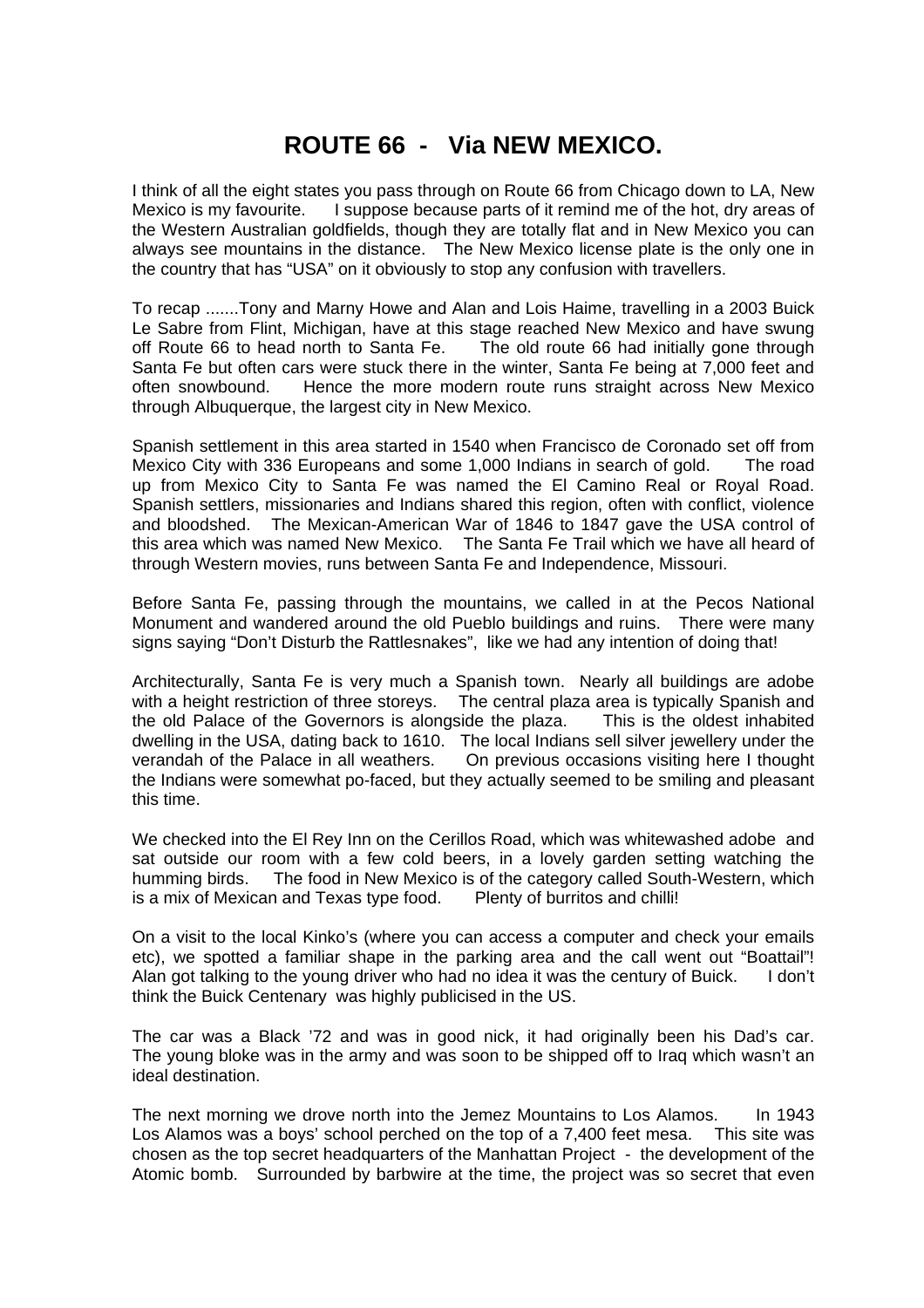the inhabitants of Santa Fe had no idea the project existed. All residents of Los Alamos had the postal address of Box 1663, Santa Fe. Any babies born at Los Alamos during this time had their births registered in Santa Fe.

On July 16, 1945 the scientists working at Los Alamos (Oppenheimer, Teller, Fermi and others) detonated the world's first atomic bomb at Trinity, southern New Mexico which is now part of the White Sands Missile Range.

The town of Los Alamos is very pleasant with lots of mountain pine and a cool breeze. It must have been a hell of a road getting up and down in 1943 though with sheer drops over the edge nearly all the way. The museum recreates the atmosphere of the people who lived and worked up there in wartime.

From there we struck across country to Taos in the Sangre de Cristo Mountains, another Spanish town. Taos is smaller than Santa Fe but is bustling with art galleries, silversmiths and lots of interesting shops - again all built from adobe. Marny managed to buy some gorgeous silver bracelets there, really unique stuff. A few kilometres from town the Rio Grande runs through a deep river gorge and is a favourite spot for white water rafting.

From Santa Fe we drove south to Albuquerque, crossed over the Rio Grande again and picked up Route 66. The local sheriff whizzed by in his police car - a Chevy Camaro. You wouldn't want to try and outrun him. Mind you, space for prisoners in the back would be a bit limited. Heading west the Buick was put through its paces on some lovely long stretches of road with virtually no traffic. This was definitely one of the best features of '66, long stretches of relaxing driving with virtually no traffic compared with the congestion on the interstates. We passed through little ghost towns, usually on Indian territory.



We moved over when the Sheriff whizzed by in his Camaro!